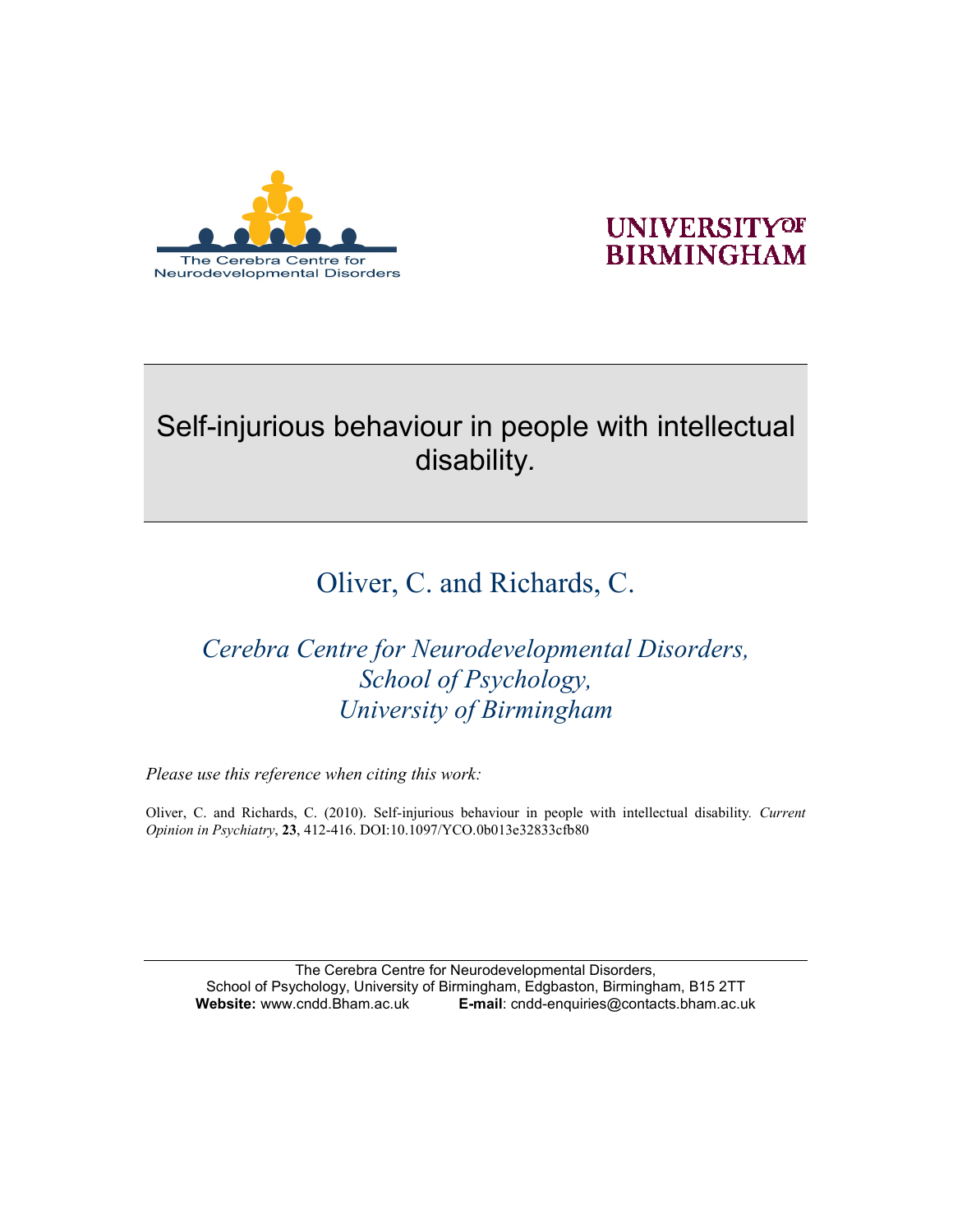#### **Abstract**

**Purpose of review.** To provide a critical evaluation of a broad range of peer reviewed published studies of relevance to self-injurious behaviour in people with intellectual disability and autism spectrum disorders.

**Recent findings.** The review covers the prevalence of self-injurious behaviour, the characteristics of those showing the behaviour, self-injury in autism spectrum disorders, biological influences on self-injurious behaviour, behavioural assessment and psychological and pharmacological interventions

**Summary:** The recent literature describes systematic evaluation of the efficacy of aripiprazole, and parent training combined with risperidone. Meta analyses of behavioural interventions provide evidence of their efficacy and related research describes beneficial modification to behavioural assessment procedures. The prevalence literature provides data on individual characteristics that are associated with persistence and presence of self-injury and that might be considered as risk markers. Pain behaviour appears to be associated with self-injury with implications for theories of the involvement of endorphins and as a casual factor. In combination these research findings demonstrate the multiple influences on selfinjurious behaviour that must be taken into account in the assessment, formulation, intervention process.

**Keywords:** Self-injurious behaviour; autism spectrum disorder; behavioural phenotypes; pharmacology; behavioural intervention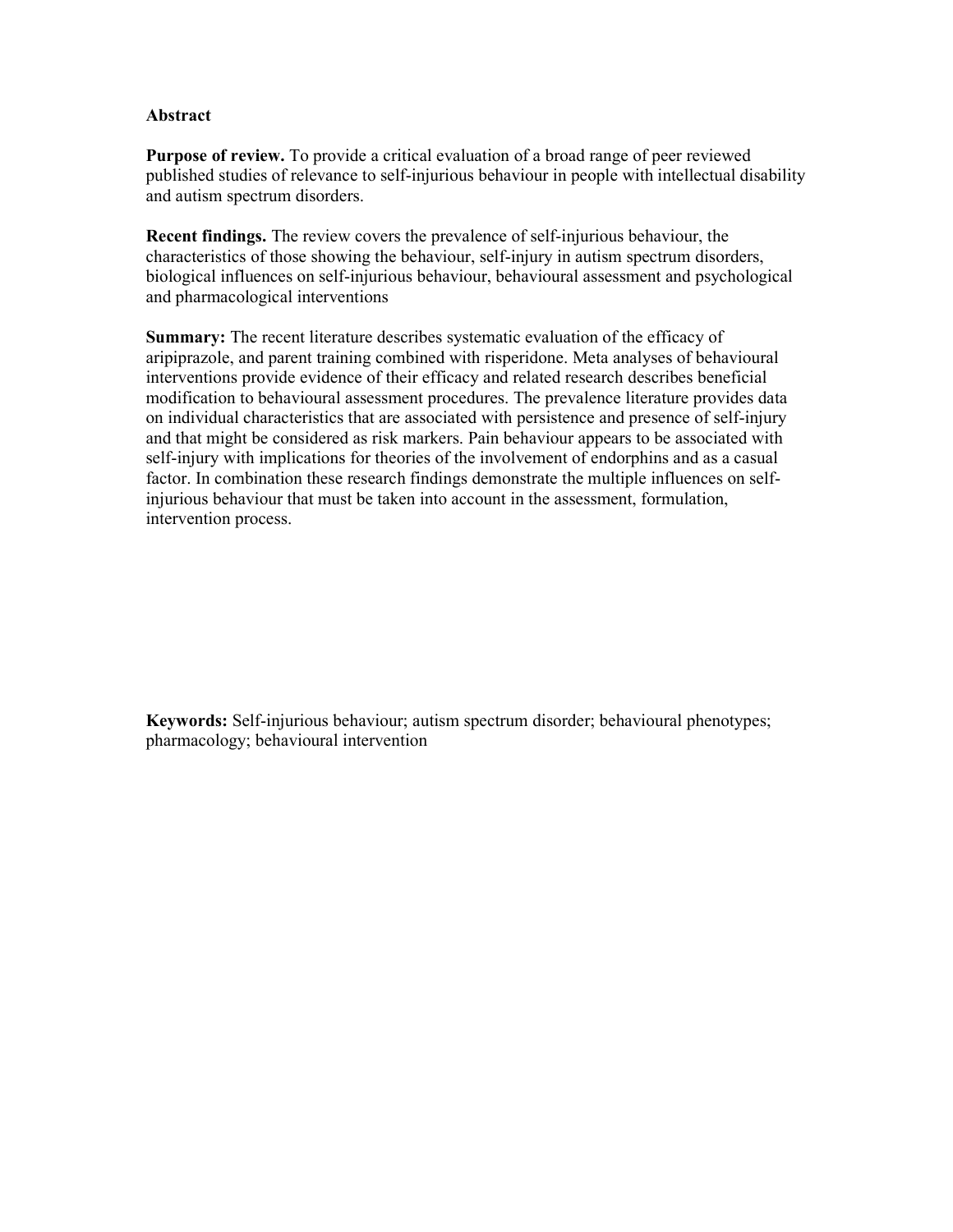#### **Introduction**

There are discernible trends in the recent research literature on self-injurious behaviour. One is the quality and strength of evidence for interventions with the emergence of medication trials of robust design and meta-analyses of behavioural procedures. The second is the identification of individual characteristics that are associated with self-injury becoming incorporated into causal models. Finally, there is some evidence of integration of biological and environmental influence in constructing interventions and the examination of likely contextual variables on intervention. These trends are positive and can ultimately influence the quality and availability of clinical services. The review is divided into sections on prevalence and individual characteristics, autism spectrum disorders, biological influences on self-injury, behavioural assessment and psychological and pharmacological intervention.

#### **Prevalence and individual characteristics**

Cooper *et al.* [1\*\*] reported a prevalence rate of 4.9% from a rigorous longitudinal study of prevalence and remission rates of self-injurious behaviour in adults with intellectual disabilities. Interestingly, they report a remission rate of 38.2%, higher than that found in previous studies, and attribute discrepancies in this finding to the use of inpatient samples in previous research. The authors also investigated risk markers for persistence of self-injury. In line with recently published research, they demonstrated that at a single time point, lower ability [2,3], Attention Deficit and Hyperactivity Disorder (ADHD), visual impairments, compromised communication [4,5] and autism spectrum disorders [2,6] were all associated with self-injurious behaviour. However, they found that only lower ability, ADHD and visual impairments were independently associated with self-injury over time. This important finding contributes to an understanding of how autism, ability and communication interact in their associations with self-injurious behaviour. Longitudinal studies of self-injurious behaviour should seek to replicate the findings of Cooper *et al.* [1<sup>\*\*</sup>] and causal models should consider risk makers for onset, persistence and increasing severity of self-injurious behaviour.

The association between self-injurious behaviour and psychiatric disorders continues to receive significant research attention. When considering challenging behaviour more broadly, Felce and colleagues [7] reported a positive association between challenging behaviour scores and reaching threshold on a psychiatric screen. However, McCarthy *et al.* [8] demonstrated that there is no association between challenging behaviour and psychopathology, when gender, age and intellectual disability are controlled for. Interestingly, they report that only diagnosis of autism predicted challenging behaviour, not diagnosis of psychiatric conditions. Holden and Gitlesen [9\*\*] presented data supporting a noteworthy interpretation: that the association between psychiatric symptoms and challenging behaviour may be due to overlap in the observed behaviours contributing to informants reporting psychopathology. More specifically, they demonstrated that 73% of the psychiatric symptoms reported by informants utilising the PAS-ADD, were based on observed challenging behaviour. However, with regard to self-injurious behaviour, this finding should be interpreted with caution as only 2.4% of the psychiatric symptoms were reported based solely upon the presence of self-injury. Nevertheless, this is a useful empirical demonstration of challenging behaviour being conceptualised by informants as a symptom of psychopathology, threatening the validity of any association between the two.

A relatively new stream of research has begun to consider self-injurious behaviour in individuals with mild/moderate intellectual disability [10,11]. This research should be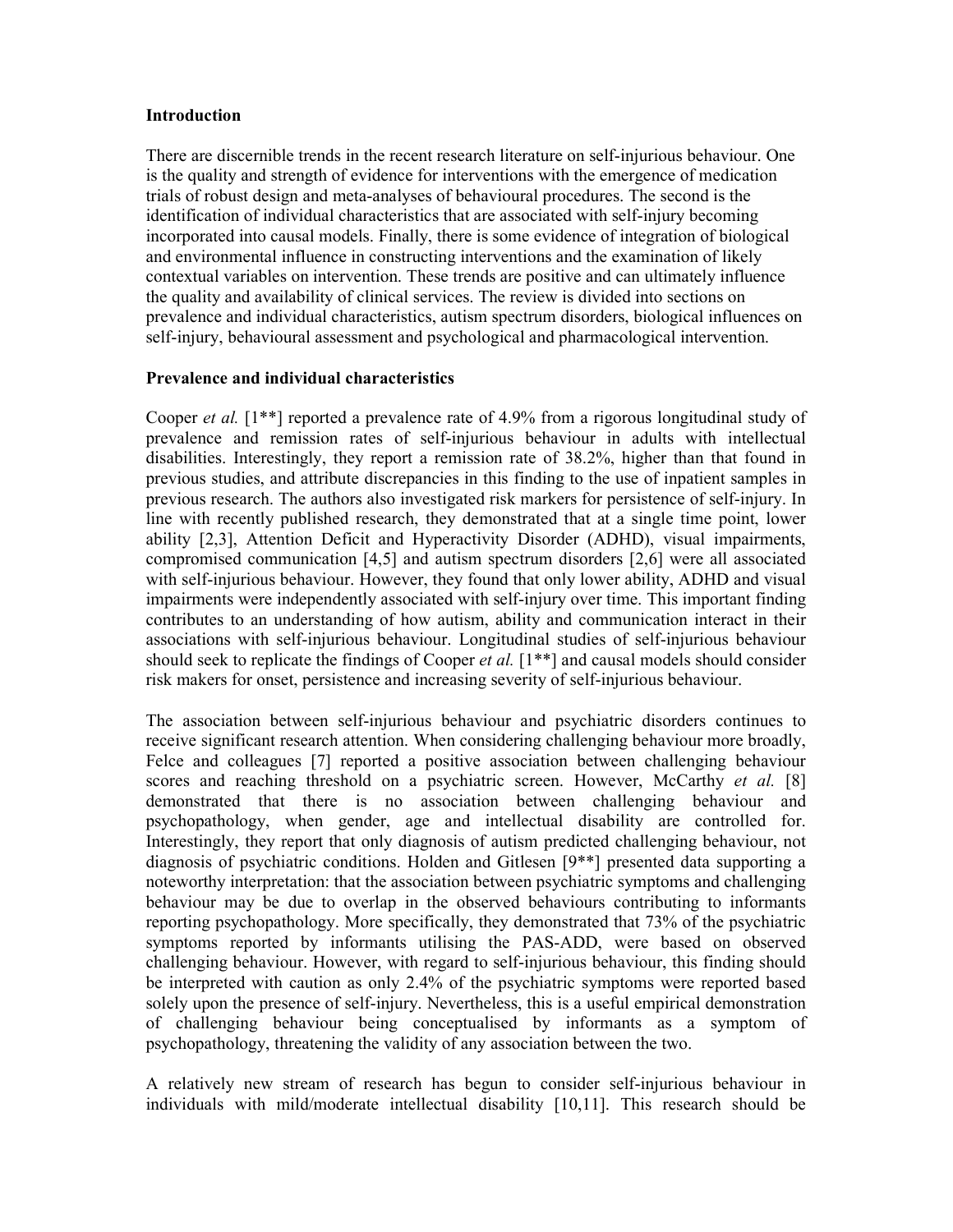commended for attempting to provide a synthesis of disparate fields of research across intellectual disabilities and typically developing individuals. Importantly, the authors suggest that approaches within mild/moderate populations must take into account cognitive as well as behavioural factors when assessing self-injury [10]. However, both studies take a predominantly qualitative approach, and therefore do not present empirical findings on prevalence, risk, causative factors or cognitive influences on self-injury. Consequently the utility of these studies in describing self-injury in this population is limited.

#### **Autism Spectrum Disorders**

Prevalence, risk markers, behavioural function and intervention for self-injurious behaviour has received much recent research attention within autism spectrum disorder (ASD) populations. Given the high reported prevalence of self-injurious behaviour in ASD investigating this behaviour in this population has importance. Matson, Boisjoli and Mahan [5] demonstrated that within an ASD population, self-injurious behaviour was associated with compromised receptive language and Murphy *et al.* [3] demonstrated that self-injurious behaviour was associated with severe intellectual disability in ASD. However, the diversity of ability and ASD phenomenology within these populations means that greater attention must be paid to accurately describing sample characteristics and confirming ASD diagnosis in order for any of the findings from the studies to be generalised.

Two recent studies focused on the behavioural function of self-injury in ASD. Love, Carr and Leblanc [12\*\*] examined archival data from indirect, descriptive and experimental functional analyses conducted with 32 children with ASD and challenging behaviour. The authors reported that the majority of all challenging behaviour was maintained by positive social reinforcement and is therefore comparable to operant function in the wider developmental disabilities population. However, the findings of the study are not delineated by topography so it is not possible to draw conclusions about self-injurious behaviour specifically. O'Reilly and colleagues [13\*] conducted experimental functional analyses with ten children with ASD who displayed challenging behaviour. This study takes an important step forward within the literature by confirming each child's diagnostic status with a psychiatrist or paediatrician and administering the Childhood Autism Rating Scale. The results of the functional analyses contrasts with the findings of Love *et al*. [12\*\*] revealing that for eight of the ten children, challenging behaviour was maintained by automatic reinforcement. The authors suggest that this is evidence for differentiated behavioural function in ASD compared to developmental disabilities as a whole. However, as with the paper by Love *et al.* [12\*\*] the study does not look at individual topographies of behaviour, but instead attempts to determine a single function for all challenging behaviour displayed by a child. Therefore, it is not possible to determine whether children with ASD have a different profile of behavioural function to their self-injurious behaviour. However, the heightened presence of automatic reinforcement may in part be supported by recent intervention research [14]. This demonstrated that a vibroacoustic music intervention produced a reduction in self-injurious behaviour, and that this reduction was greater in those with ASD than in those with developmental disabilities

Further intervention studies have also been reported. Both Soares *et al.* [15\*] and Tiger, Fisher and Bouxsein [16\*] conducted single case interventions with individuals with Asperger syndrome displaying self-injurious behaviour. Both interventions involved a selfmonitoring component, and demonstrated good efficacy in reducing self-injury. This novel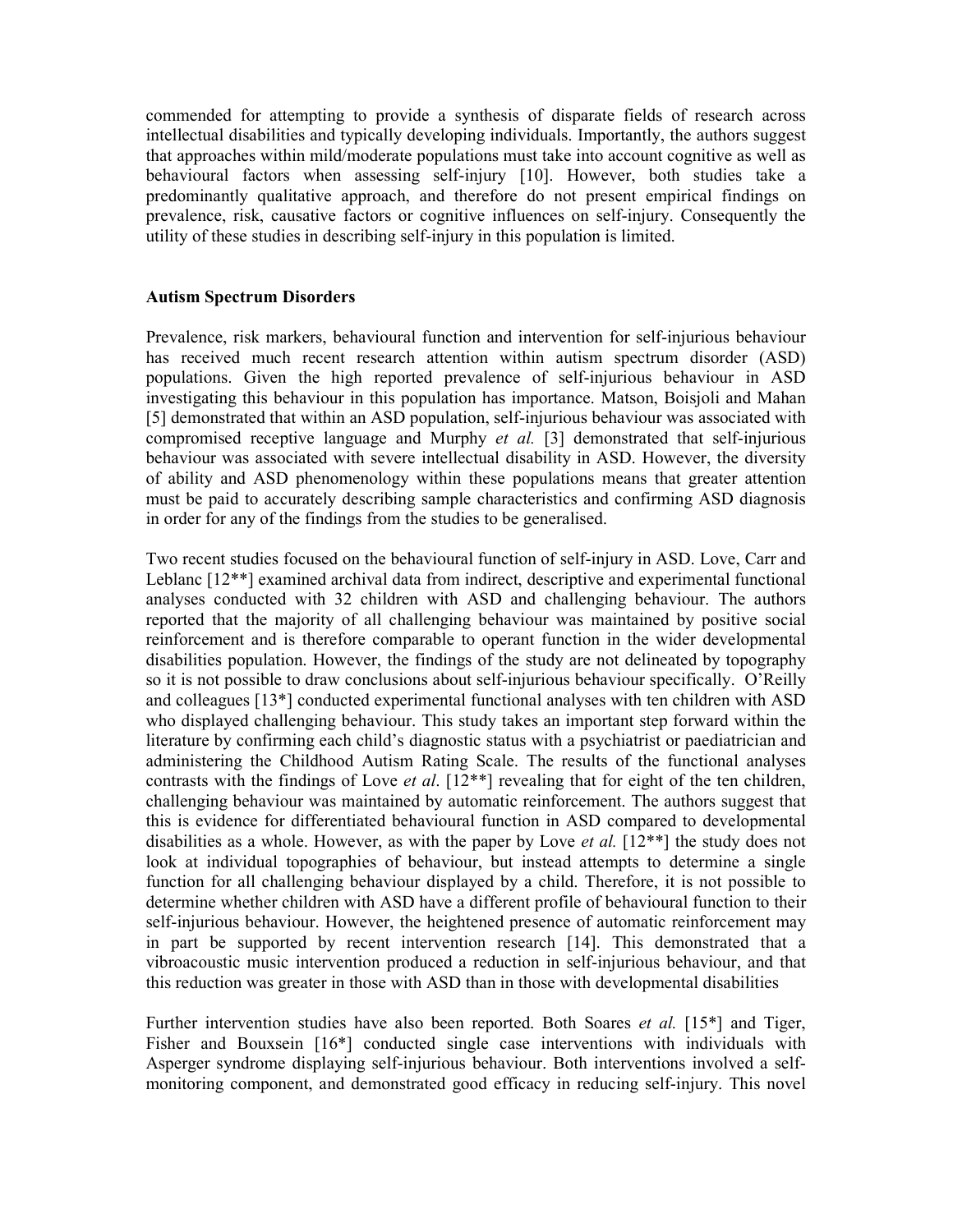approach should be incorporated in future research to determine its utility in broader intervention packages.

#### **Biological influences**

An important finding reported by May *et al.* [17<sup>\*\*</sup>] identifies an association between a lowefficiency version of the MAOA gene and problem behaviour. This line of research warrants attention as it may, for example, offer a plausible account of within syndrome variability with regard to self-injury. A study by Symons *et al.* [18\*\*] is of equal importance and identifies signs of pain in those showing chronic self-injury. The authors argue this might negate an elevated endorphin theory and may also indicate pain as a potential cause of self-injury.

Lesch-Nyhan syndrome is, arguably, the clearest example of a behavioural phenotype with severe self-injury prominent. Garcia *et al.* [19] report abnormal adenosine and dopamine receptor expression in enzyme deficient cells that are characteristic of Lesch-Nyhan syndrome, suggesting this might play a role in the neurological abnormality seen in the syndrome. Oliver *et al.* [20] and Sloneem *et al*. [21] report on a second syndrome initially thought to be closely associated with self-injury. In related studies they demonstrate that clinically significant self-injury in Cornelia de Lange syndrome (CdLS) is common (56%) but at levels comparable to those seen in a matched contrast group. They also show that environmental influences on self-injury are as common in CdLS as the contrast group. Finally, Wulffaert *et al.* [22] report high levels of parental stress in families with a child with CHARGE syndrome, in which self-injury is commonly observed. This broader geneenvironment interaction warrants further attention.

#### **Behavioural Assessment**

Research within the applied behavioural field continues to grow with increasing focus placed upon modifications to functional analyses procedures in order to optimise outcome. Call, Pabico and Lomas [23] and Roscoe, Rooker, Pence and Longworth [24] demonstrated the utility of manipulating task aversivness in order to reveal a demand escape function to selfinjurious behaviour. These techniques borrow from the principles used in preference assessments by monitoring participant responses to an increasingly aversive hierarchy of demands. Additional antecedent manipulations are examined by Kuhn, Hardesty and Luczynski [25], who demonstrated that simple alterations in experimenter behaviour during tangible and attention conditions can result in differentiated functional analysis results without changing initial states of satiation or deprivation. These manipulations are also demonstrated by Tiger and colleagues [26\*\*] who presented three case examples progressing from initially undifferentiated functional analysis assessments through to identification of idiosyncratic behavioural function. This study is particularly notable, as in addition to demonstrating proof of principle, the idiosyncratic behavioural function is confirmed through treatment evaluation. Interestingly, the authors note an association between one participant's diagnostic characteristics (autism spectrum disorder) and their idiosyncratic behavioural function of social escape. Knowledge of the characteristics associated with a particular neurodevelopmental disorder may help to focus attempts to uncover idiosyncratic functions to self-injurious behaviour. This highlights the need for synthesis between the applied behavioural and, for example, the behavioural phenotype literature. As assessment is further tailored to participant specific characteristics, research should seek to draw upon behavioural phenotype findings to direct hypotheses of potential idiosyncratic functions.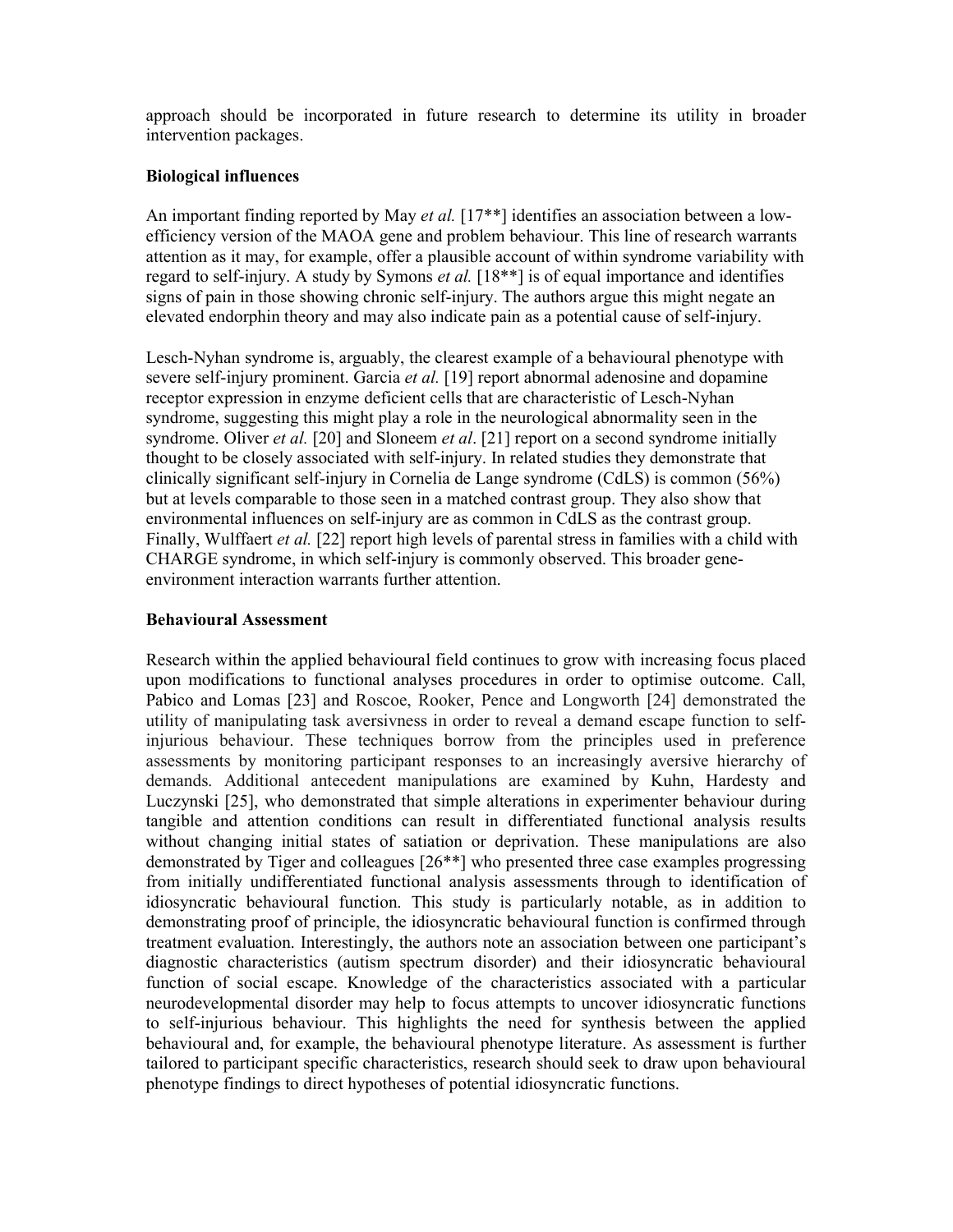Research has also focused upon minimising the relative risk and time involved in extended experimental functional analysis. Camp, Iwata, Hammond and Bloom [27] improved the utility of descriptive assessments by analysing conditional probabilities of both antecedent and consequence events. However, this still only produced correspondence with experimental functional analysis for four in seven participants. Herscovitch *et al.* [28\*] provided an alternative solution to minimise risk of severe self-injury in experimental functional analysis. They described a procedure for identifying reliable precursors to self-injurious behaviour and then demonstrated that these precursors have the same behavioural function as the selfinjurious behaviour. This methodology has potential for clinical use and therefore the findings should be replicated and extended in a larger and more diverse sample.

A final noteworthy paper extends experimental functional analysis from humans to nonhuman primates [29\*]. This research revealed that the self-injurious behaviour of a captive olive baboon had a social function that was identified using very similar experimental functional analysis methodologies as those used in humans.

#### **Psychological and pharmacological intervention**

Harvey *et al.* [30<sup>\*\*</sup>] have updated a previously published meta-analysis of behavioural interventions for all challenging behaviour and applied different algorithms to evaluate effect size. They conclude that the evidence for behavioural interventions remains robust and emphasise the need for a functional analysis. The applied behaviour analytic literature continues to expand by demonstration of refinements to existing techniques. Davis *et al*. [31], Volkert *et al*. [32], Winborn-Kemmerer *et al*. [33] each demonstrate the value of functional communication training and the importance of the type of response that is selected, presession variables and schedules of reinforcement. Machalicek et al. [34] evaluated the use of activity schedules and task correspondence training with positive effects and Kerth *et al*. [35] modified self-restraint to good effect. Finally, a meta-analysis by Carr *et al*. [36\*] of noncontingent reinforcement procedures concluded that there is robust evidence for the use of fixed time reinforcer delivery with extinction and schedule thinning. In combination these studies continue to draw attention to the very large and robust single case experimental design literature that shows behavioural approaches to be effective.

The context for this type of intervention is examined in studies by Lambrechts and Maes [37] and Lambrechts *et al*. [38] who report on the association between staff attributions, type of challenging behaviour and emotional reactions, and both staff responses to challenging behaviour and their estimates of the frequency of challenging behaviour. Understanding these relationships is important for the effectiveness of behavioural interventions. Finally, Petty et al. [39\*] report on the observed temporal association between proto-self-injury, pragmatic communicative behaviours, repetitive behaviours and self-injury in young children with severe intellectual disability. This study provides tangential evidence for the emergence of self-injury from repetitive behaviours and the mechanism of operant social reinforcement.

Two studies report the results of controlled trials of medication. Marcus *et al.* [40] evaluated the efficacy of aripiprazole in children and adolescents with autism spectrum disorder and report a positive outcome but with two serious adverse events. Similarly Stigler *et al*. [41] evaluated the same intervention in pervasive developmental disorder not otherwise specified and Asperger's disorder reporting 88% of 25 participants to be 'responders' with no adverse events reported. In both cases a broad assessment of 'irritability' was used and thus specific effects on self-injury are unknown. Aman et al. [42\*\*] report that risperidone combined with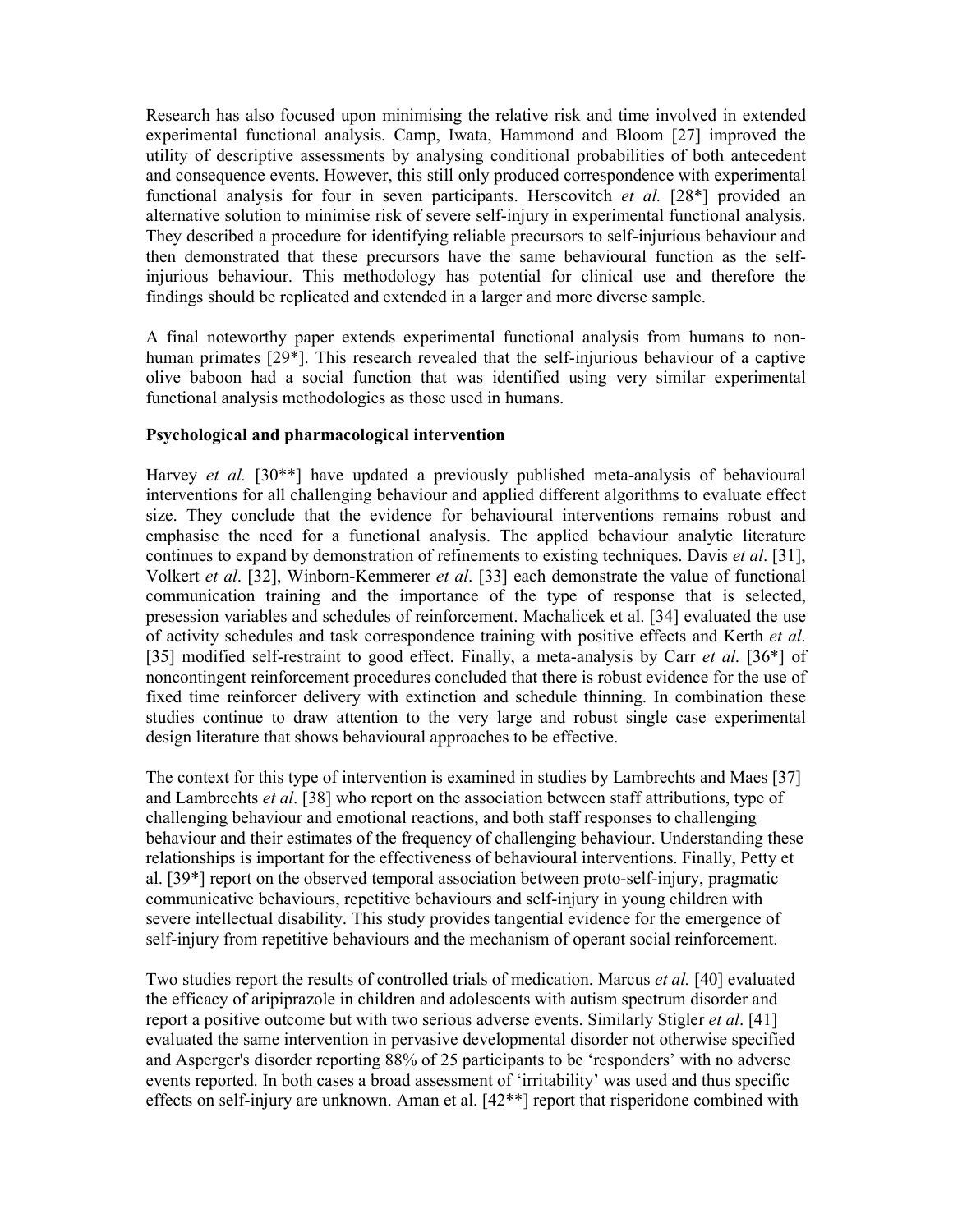parent training was superior to risperidone alone in improving severe behavioural problems, including self-injury. The latter study indicates the need for research and intervention to acknowledge both biological and environmental influences and the studies of aripiprazole indicate a clear need for more focused outcome measures.

#### **Conclusion**

The prevalence and cohort description literature continues to be refined and integrated into models of the causes of self-injury and this is a welcome development that will help develop more complete accounts. The studies of self-injury in groups defined by aetiology allude to interactions between individual characteristics and the environment that will help refine and improve intervention if robust causal models being to emerge and there is good evidence that this is the case. The studies of Aman *et al*. [42\*\*], Symons *et al*. [18\*\*] and May *et al*. [17<sup>\*\*]</sup> open new avenues of research that are promising and warrant attention and resources. Finally, the evidence for behavioural interventions continues to grow but the emphasis should perhaps shift from demonstration to delivery.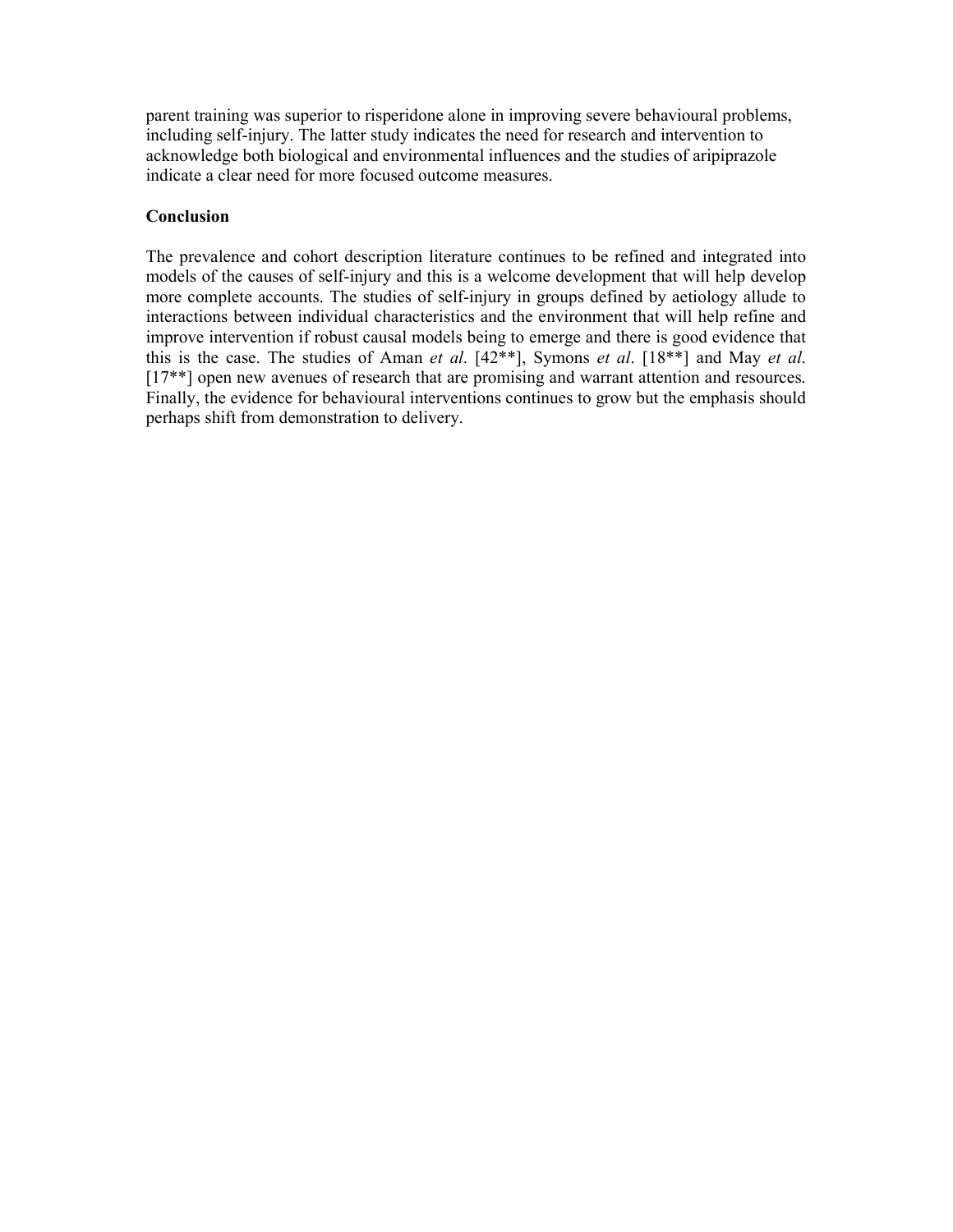### **Acknowledgements**

The authors are generously supported by grants from Cerebra (CO) and Research Autism (CR). Hayley Mace provided invaluable support to the authors.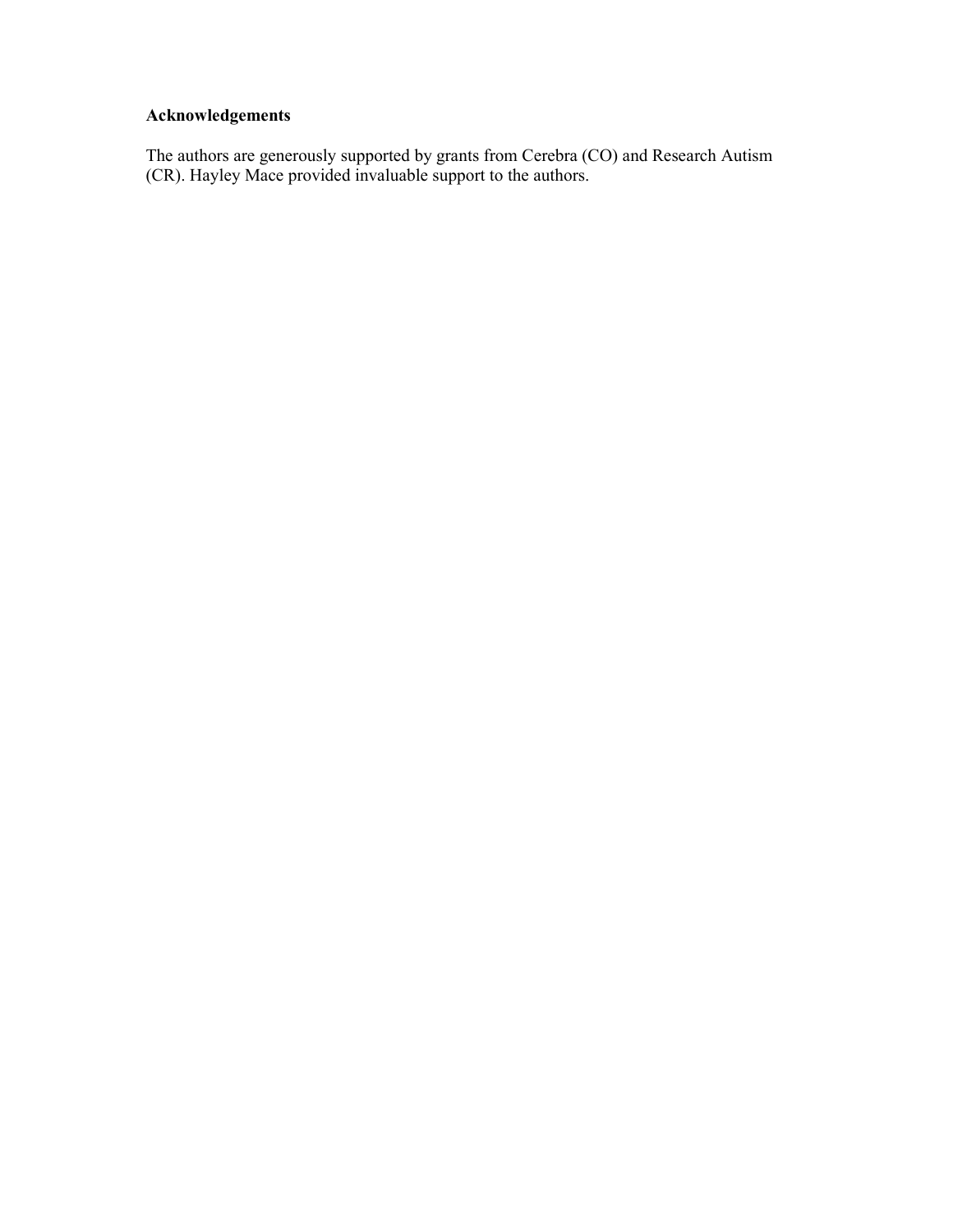#### **References and recommended reading**

Papers of particular interest published within the annual period of review have been highlighted as:

- \* of special interest<br>\*\* of outstanding inter-
- of outstanding interest
- **1 \*\*** Cooper SA, Smiley E, Allan LM, et al. Adults with intellectual disabilities: prevalence, incidence and remission of self-injurious behaviour, and related factors. Journal of Intellectual Disability Research. 2009 Mar;53(3):200-16.

This was a well conducted large scale study, longitudinally examining the prevalence, incidence and remission rates of self-injurious behaviour.

- 2 Cohen IL, Tsiouris JA, Flory MJ, et al. Large scale study of the psychometric characteristics of the IBR modified overt aggression scale: findings and evidence for increased selfdestructive behaviors in adult females with autism spectrum disorder. J Autism Dev Disord. 2010 May;40(5):599-609.
- **3** Murphy O, Healy O, Leader G. Risk factors for challenging behaviors among 157 children with autism spectrum disorder in Ireland. Research in Autism Spectrum Disorders. 2009 Apr-Jun;3(2):474-82.
- **4** Danquah A, Limb K, Chapman M, et al. An investigation of factors predictive of continued self-injurious behaviour in an intellectual disability service. Journal of Applied Research in Intellectual Disabilities. 2009 Jul;22(4):395-9.
- **5** Matson JL, Boisjoli J, Mahan S. The relation of communication and challenging behaviors in infants and toddlers with autism spectrum disorders. Journal of Developmental and Physical Disabilities. 2009 Aug;21(4):253-61.
- **6** Matson JL, Shoemaker M. Intellectual disability and its relationship to autism spectrum disorders. Research in Developmental Disabilities. 2009 Nov-Dec;30(6):1107-14.
- **7** Felce D, Kerr M, Hastings RP. A general practice-based study of the relationship between indicators of mental illness and challenging behaviour among adults with intellectual disabilities. Journal of Intellectual Disability Research. 2009 Mar;53(3):243-54.
- **8** McCarthy J, Hemmings C, KravaritiE, et al. Challenging behavior and co-morbid psychopathology in adults with intellectual disability and autism spectrum disorders. Research in Developmental Disabilities. 2010 Mar-Apr;31(2):362-6.
- **9 \*\*** Holden B, Gitlesen JP. The overlap between psychiatric symptoms and challenging behaviour: A preliminary study. Research in Developmental Disabilities. 2009 Mar-Apr;30(2):210-8.

An important study investigating the overlap between psychiatric symptoms and challenging behaviour providing useful empirical evidence for an increased distinction between the two.

- **10** Brown J, Beail N. Self-harm among people with intellectual disabilities living in secure service provision: a qualitative exploration. Journal of Applied Research in Intellectual Disabilities. 2009 Nov;22(6):503-13.
- **11** Byrne A, Hennessy E. Understanding challenging behaviour: perspectives of children and adolescents with a moderate intellectual disability. Journal of Applied Research in Intellectual Disabilities. 2009 Jul;22(4):317-25.
- **12 \*\*** Love JR, Carr JE, LeBlanc LA. Functional assessment of problem behavior in children with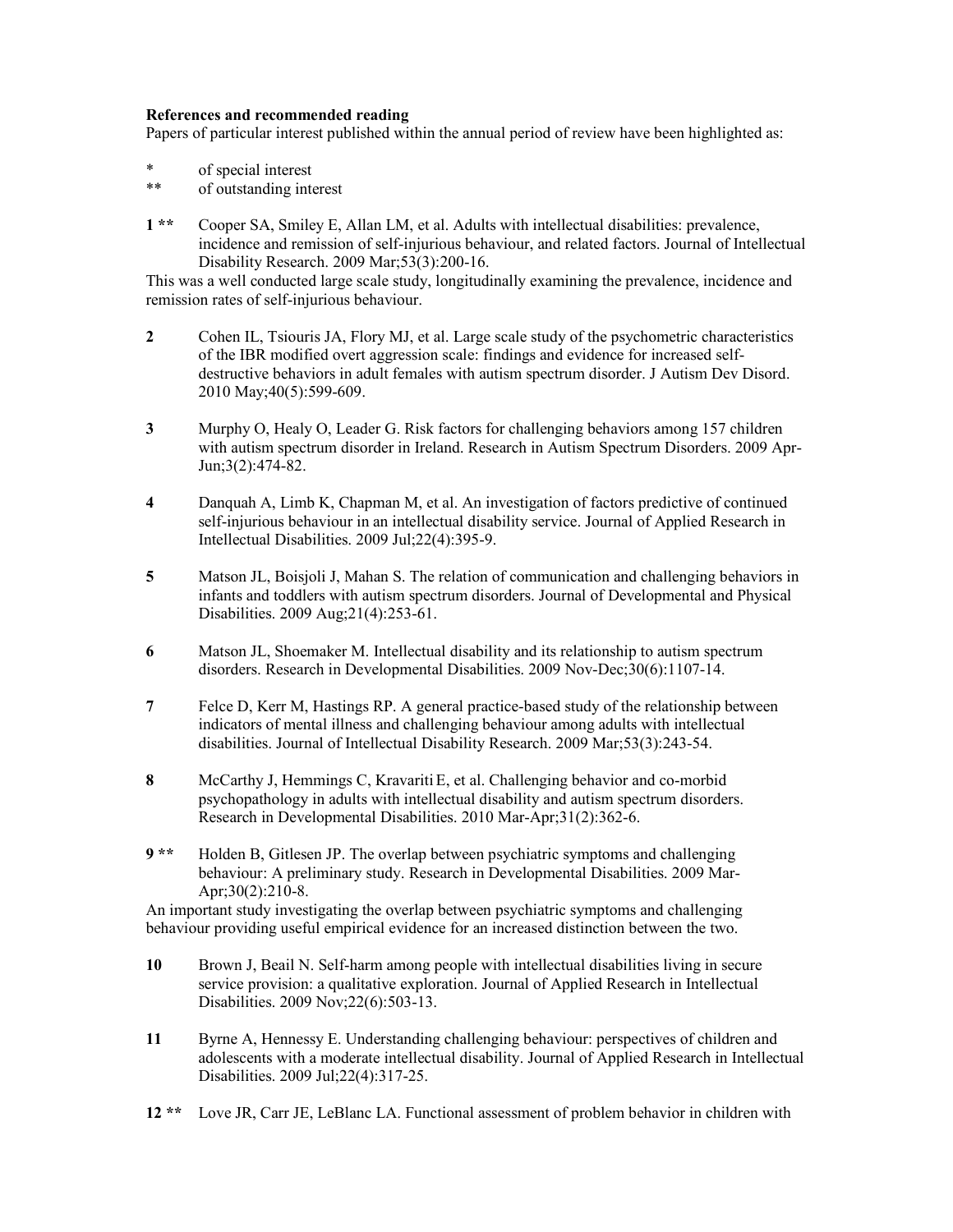autism spectrum disorders: A summary of 32 outpatient cases. J Autism Dev Disord. 2009 Feb;39(2):363-72.

This study usefully begins to delineate function of self-injurious behaviour in individuals with autism spectrum disorder using a variety of experimental methodologies.

**13\*** O'Reilly M, Rispoli M, Davis T, et al. Functional analysis of challenging behavior in children with autism spectrum disorders: A summary of 10 cases. Research in Autism Spectrum Disorders. 2010 Jan-Mar;4(10):1-10.

A very interesting study reporting a novel finding of predominantly automatic reinforcement for challenging behaviour in individuals with autism spectrum disorder.

- **14** Lundqvist L, Andersson G, Viding J. Effects of vibroacoustic music on challenging behaviors in individuals with autism and developmental disabilities. Research in Autism Spectrum Disorders. 2009 Feb;3(2): 390-400.
- **15\*** Soares DA, Vannest KJ, Harrison J. Computer aided self-monitoring to increase academic production and reduce self-injurious behaviour in a child with Autism. Behavioral Interventions. 2009 Apr;24(3):171–183. An interesting and well controlled single case study.
- **16\*** Tiger JH, Fisher WW, Bouxsein KJ. Therapist- and self-monitored DRO contingencies as a treatment for the self-injurious skin picking of a young man with Asperger syndrome. J Appl Behav Anal. 2009 Summer;42(2):315-9.

A well described experimental case study.

- **17\*\*** May ME, Srour A, Hedges LK, et al. Monoamine oxidase a promoter gene associated with problem behavior in adults with intellectual/ developmental disabilities. American Association on Intellectual and Developmental Disabilities. 2009 Jul;114(4):269–73. Potentially a very important study demonstrating an association between challenging behaviour and genetic variability not related to a specific syndrome of genetic origin.
- **18\*\*** Symons FJ, Harper VN, McGrath PJ et al. Evidence of increased non-verbal behavioral signs of pain in adults with neurodevelopmental disorders and chronic self-injury. Research in Developmental Disabilities, 2009 May-Jun;30(3):521-528.

Pain is frequently overlooked as an important variable in the study and treatment of self-injury. An important study that demonstrates the application of useful observational methodology.

- **19** García MG, Puig JG, Torres RJ. Abnormal adenosine and dopamine receptor expression in lymphocytes of Lesch-Nyhan patients. Brain Behav Immun. 2009 Nov;23(8):1125-31.
- **20** Oliver C, Sloneem J, Hall S, Arron K. Self-injurious behaviour in Cornelia de Lange syndrome: 1. Prevalence and phenomenology. Journal of Intellectual Disability Research. 2009 Jul;53(7):575-89.
- **2**1 Sloneem J, Arron K, Hall S, Oliver C. Self-injurious behaviour in Cornelia de Lange syndrome: 2. association with environmental events. Journal of Intellectual Disability Research. 2009 Jul;53(7):590-603.
- **22** Wulffaert J, Scholte EM, Dijkxhoorn YM, et al. Parenting stress in CHARGE Syndrome and the relationship with child characteristics. Journal of Developmental and Physical Disabilities, 2009 Aug;21(4):301- 13.
- **23** Call NA, Pabico RS, Lomas JA. Use of latency to problem behavior to evaluate demands for inclusion in functional analyses. J Appl Behav Anal. 2009 Fall;42(3):723-8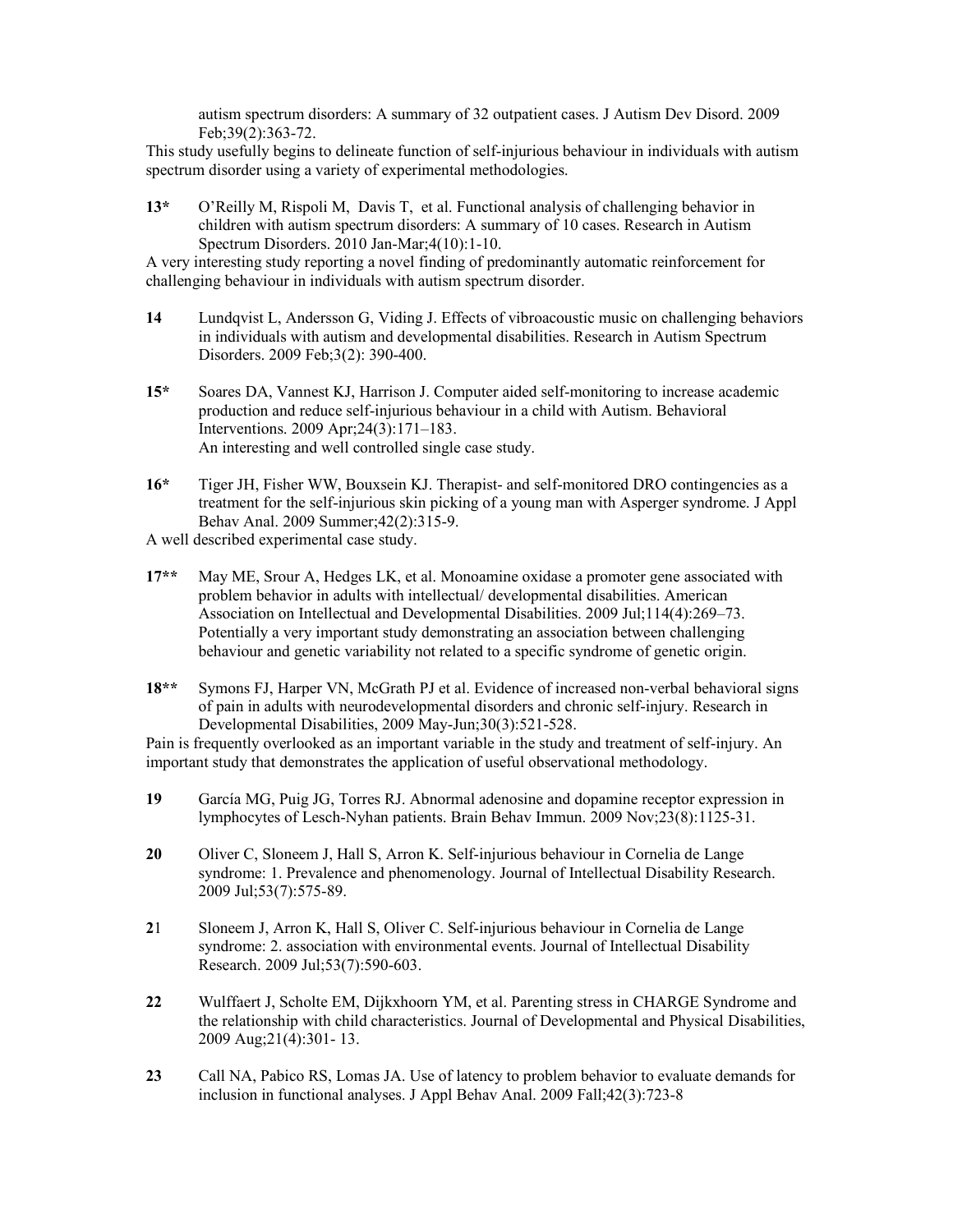- **24** Roscoe EM, Rooker GW, Pence ST, Longworth LJ. Assessing the utility of a demand assessment for functional analysis. J Appl Behav Anal. 2009 Winter;42(4):819-25.
- **25** Kuhn DE, Hardest SL, Luczynski K. Further evaluation of antecedent social events during functional analysis. J Appl Behav Anal. 2009 Summer;42(2):349-53.
- **26\*\*** Tiger JH, Fisher WW, Toussaint KA, Kodak T. Progressing from initially ambiguous functional analyses: Three case examples. Research in Developmental Disabilities. 2009 Sep-Oct:30(5):910-26.

A very useful study detailing results from idiosyncratic manipulations to experimental functional analysis.

.

- **27** Camp EM, Iwata BA, Hammond JL, Bloom SE. Antecedent versus consequent events as predictors of problem behavior. J Appl Behav Anal. 2009 Summer;42(2):469-83.
- **28\*** Herscovitch B, Roscoe EM, Libby ME, et al. A procedure for identifying precursors to problem behavior. Journal of Applied Behavior Analysis. 2009 Fall;42(3), 697-702. An interesting study providing a robust methodology for identifying precursor behaviours.
- **29\*** Dorey NR., Rosales-Ruiz J, Smith R, Lovelace B. Functional analysis and treatment of selfinjury in a captive olive baboon. J Appl Behav Anal. 2009 Winter;42(4):785-94. A novel and interesting application of experimental functional analysis.
- **30\*\*** Harvey ST, Boer D, Meyer LH, Evans IM. Updating a meta-analysis of intervention research with challenging behaviour: Treatment validity and standards of practice. Journal of Intellectual & Developmental Disability. 2009;34(1):67-80.

An important update of a prior meta-analysis with robust and systematic evaluation of effect sizes.

- **31** Davis TN, O'Reilly MF, Kang S, et al. Impact of presession access to toys maintaining challenging behavior on functional communication training: A single case study. Journal of Developmental and Physical Disabilities. 2009 Dec; 21(6):515- 21.
- **32** Volkert VM, Lerman DC, Call NA, Trosclair-Lasserre N. An evaluation of resurgence during treatment with functional communication training. J Appl Behav Anal. 2009 Spring; 42(1):145-60.
- **33** Winborn-Kemmerer L, Ringdahl JE, Wacker DP, Kitsukawa K. A demonstration of individual preference for novel mands during functional communication training. J Appl Behav Anal. 2009 Spring;42(1):185-189.
- **34** Machalicek W, Shogren K, Lang R, et al. Increasing play and decreasing the challenging behavior of children with autism during recess with activity schedules and task correspondence training. Research in Autism Spectrum Disorders. 2009 Apr-Jun;3(2):547-55.
- **35** Kerth DM, Progar PR., Morales S. The effects of non-contingent self-restraint on self-injury**.**  Journal of Applied Research in Intellectual Disabilities. 2009 Mar;22(2):187-93.
- **36**\* Carr JE, Severtson JM, Lepper TL. Noncontingent reinforcement is an empirically supported treatment for problem behavior exhibited by individuals with developmental disabilities, Research in Developmental Disabilities. 2009 Summer;30(1):469-83.

Meta-analytic approach to evaluate one form of behavioural intervention with robust evidence for efficacy.